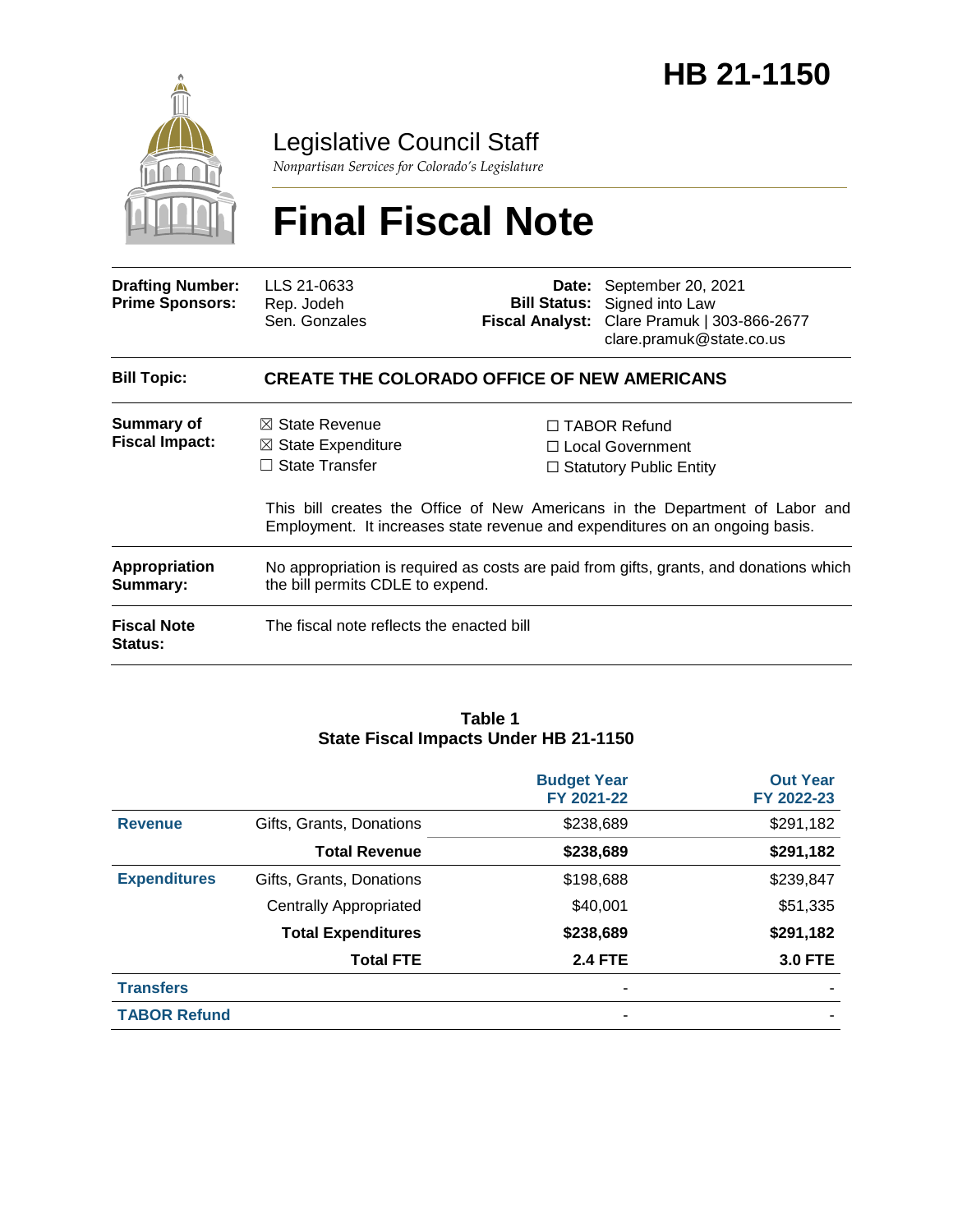Page 2

## September 20, 2021 **HB 21-1150**

#### **Summary of Legislation**

This bill creates the Office of New Americans (ONA), initially in the Department of Labor and Employment (CDLE). Among the duties specified in the bill, the ONA is required to:

- convene stakeholders and state agencies to develop a recommendation to the Governor's Office about where the Colorado Refugee Services Program should be located;
- provide a draft recommendation on the program's location to the Governor by January 1, 2022, and a final recommendation within a year of the bill's effective date;
- coordinate with the Colorado Refugee Services Program to align it with the goals of the ONA; and
- implement a statewide strategy to facilitate economic stability and promote successful economic, social, linguistic, and cultural integration by investing in the success of immigrants in Colorado.

The director of the ONA has regular access to the Governor's Office and has the power to convene other state agencies. The ONA will report to the General Assembly on or before November 1, 2022, and annually thereafter, on the operations of the ONA during the prior fiscal year. The ONA may seek, accept, and expend gifts, grant, or donations from private or public sources. The bill includes activities that the ONA may undertake and promote if funding is available.

The CDLE will report on the ONA in its SMART Act hearing and a change in the location of the Colorado Refugee Services Program may be considered at that time.

#### **Background**

**Colorado Refugee Services Program**. The Colorado Refugee Services Program is located in the Office of Economic Security in the Department of Human Services (DHS) and funded under the federal Immigration and Nationality Act. The program provides cash and medical assistance, refugee social services, and support in resettlement. Between 1980 and 2000, nearly 63,000 individuals eligible for refugee services moved to Colorado.

**New Americans Initiative.** In November 2019, Governor Polis announced the addition of a position of New American advisor, co-housed at CDLE and the Governor's Office. Working with executive agencies and stakeholders, the New Americans Initiative has identified priority projects in the categories of economic development, access, education and outreach, and sustainability. The initiative is supported by a grant through the Governor's Office.

#### **State Revenue**

This bill will increase revenue from gifts, grants, and donations, which are assumed to be at least \$238,689 in FY 2021-22 and \$291,182 in FY 2022-23. The Governor's Office has been receiving a grant from the Silicon Valley Foundation in the amount of \$145,000 per year, which is expected to be renewed for at least one more year. This grant will fund the ONA Director, who will seek other funding sources to cover additional staffing. This revenue is not subject to TABOR.